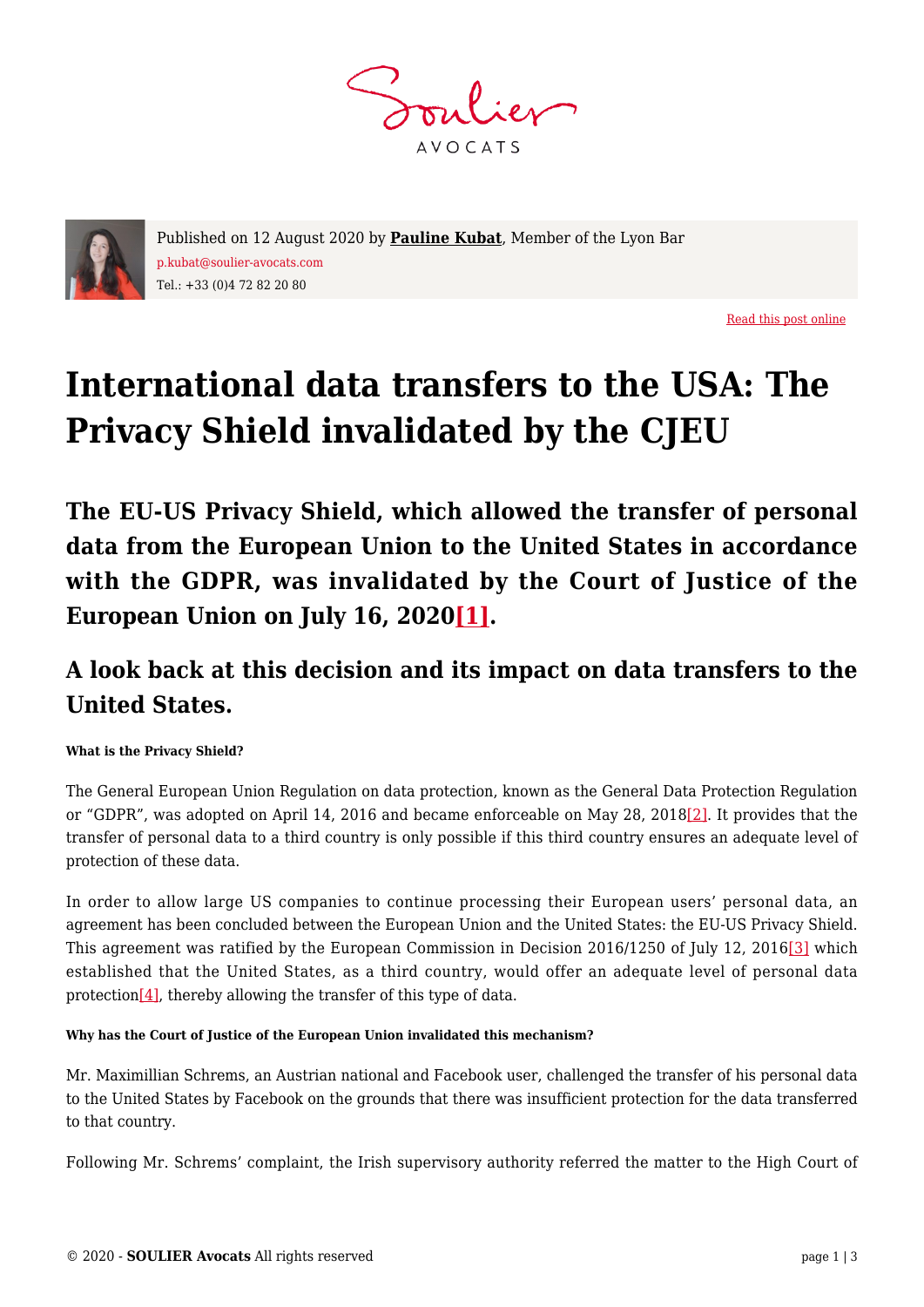

Justice which in turn applied to the CJEU for a preliminary ruling on the adequacy of the protection of personal data transferred to the USA.

Contrary to all expectations, the CJEU ruled on July 16, 2020 that the level of data protection offered by the Privacy Shield was insufficient and invalidated the European Commission's Decision 2016/1250.

Indeed, the US domestic regulations imply significant limitations to the protection of personal data, justified *inter alia* by public security, defense and national security interests – in particular to allow the implementation of certain surveillance programs.

The CJEU considered that this type of limitations, and the interference that they entailed with the fundamental rights of the persons whose data are transferred, were not sufficiently regulated, or in any event not sufficiently regulated in the light of the rules of the European Union: in the United States, surveillance programs are not limited to what is strictly necessary, contrary to what would be required within the European Union under the principle of proportionality.

In addition, the Privacy Shield only provides for an ombudsperson mechanism in the event of a dispute. The CJEU considered that such a mechanism did not constitute a remedy offering guarantees equivalent to those offered in the European Union, namely the independence of the body before which the matter is brought and the binding nature of the decisions issued by that body.

Consequently, the CJEU concluded that the United States does not, as a third country, ensure an adequate level of protection for personal data transferred from the European Union: the Privacy Shield was thus invalidated.

#### **What is the impact of this European decision? How to deal now with the transfer of personal data to the United States?**

Following this decision, the question of personal data transfers to the United States in the future obviously arises.

Although the Privacy Shield has been invalidated, the transfer of data is still possible on other grounds.

In the absence of a decision of adequacy by the European Union, as is now the case, a transfer can take place only if the data exporter established within the European Union has provided appropriate safeguards[\[5\]](#page--1-0), such as standard data protection clauses adopted by the European Commission and on condition that enforceable data subject rights and effective legal remedies for data subjects be available.

Decision 2010/87 of the European Commission dated February 5, 2010[\[6\]](#page--1-0) had in fact laid down standard contractual clauses for the transfer of personal data to processors established in third countries. In its July 16, 2020 decision, the CJEU held that Decision 2010/87 was valid.

However, the CJEU makes the validity of this alternative mechanism conditional upon the provision of appropriate safeguards, i.e. the existence of effective schemes to ensure data protection and, at the very least,